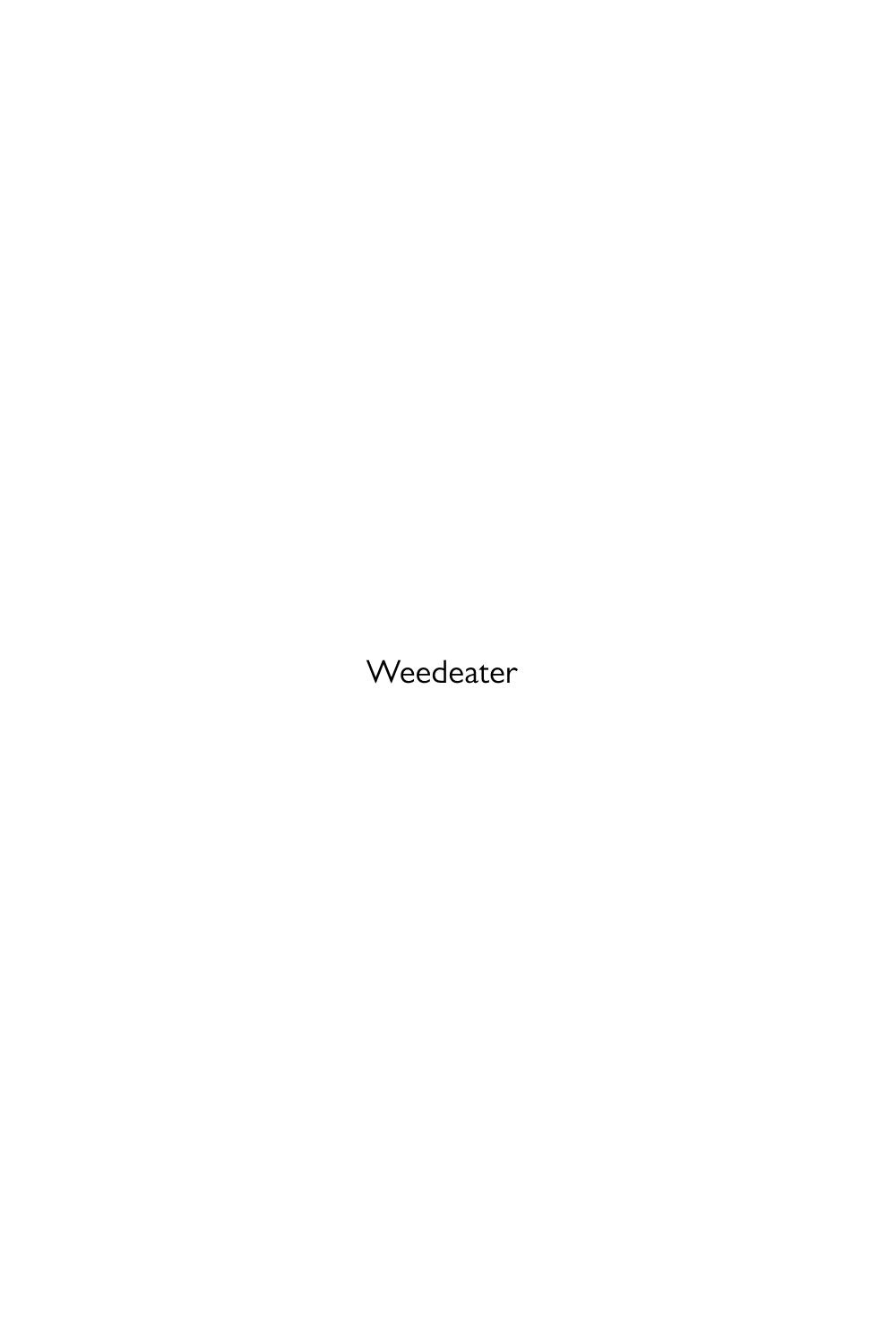1

# **Dreadful Crash**

## GENE

First day of July I was thumbing the Caneville Road. I'd walked off another of Brother's cleanup jobs, mine sludge up to my pant pockets, throat raw, hands itching and broke out. For eight dollars an hour I told him I couldn't do it. Told him I'd walk back to Canard. He didn't like it and called me an ugly name, but I told him I'd make it up to him, and at the time I thought I would.

I got my first ride from a blackheaded man in a Chevy pickup. He set me out at the Caneville bridge, and I stood there a good while, till a heavyset preacher picked me up, but he got a flat before we got to Pic-Pac and had to call his wife to bring the spare. I went in Pic-Pac and got me a Popsicle, come out, started walking. I walked a half mile when a man stopped had the crazy eye. I told him I'd wait, and he gunned his silver Buick across the double yellow line into a red Ford heading the other way. The Ford flipped up on its side against the rock wall, and the Buick sailed down the ditchline toward Canard a hundred yards and hung up on a road sign, front wheels spinning, no skid mark in sight.

Such as that common in oh-four, back when the pain pills poured down like February snow. Same year one died in a bathtub dry and blue as a pool chalk. Another they found dead in the sewer ditch in front of the Frawley Headstart. A lady's heart give out, a needle in her arm, back of the Christian Church, and a teacher died at Kettle Creek School snorting a pill off her desk in front of a room full of kids. All that in Canard County in a single year.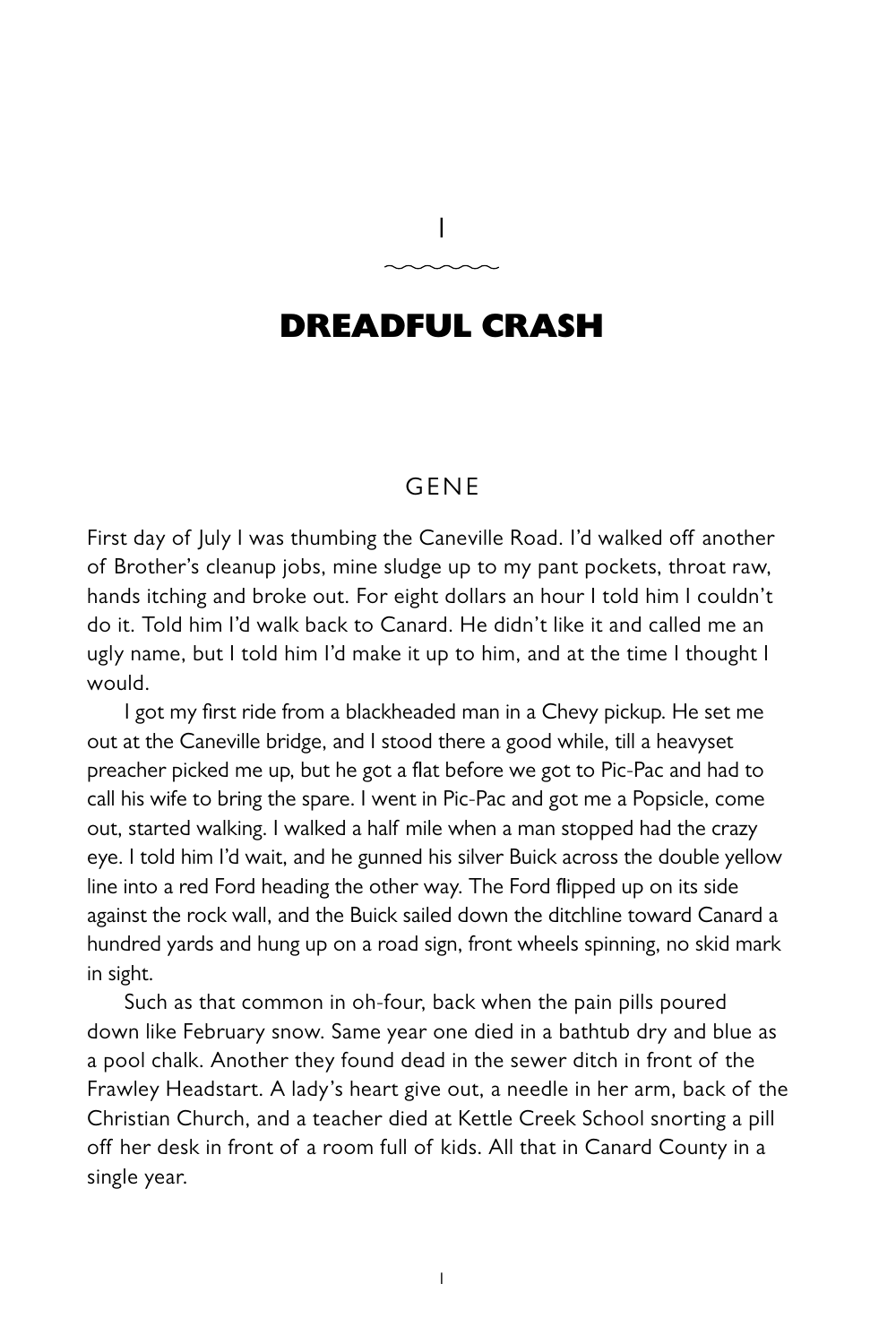

When you're first one at a wreck, you can't believe how quiet it is. A woman had hair dyed orange come hollering out of the sideways Ford, but even still it felt too quiet. No police nor ambulance. Just you and what happened. A man with a winch on his truck come up, had a hat said "Blackbird VFD," and he went to work getting that Ford set down. Then a lady in her hospital scrubs stopped, tried to see to that screaming woman. After that, people gathered from every side—come out of their houses to say they seen it, cars lined up down both sides of the road full of people wanting to help, a man running for magistrate handing out cards. Pretty soon so many people had congregated, felt like a yard sale. One woman stopped to ask if anybody was selling baby clothes, but when the ambulance pulled up and she seen it was a wreck, she started to cry. I told her not to feel bad, told her I thought the very same thing.

When she settled down, I walked back to the Buick. They was several people crowded around, and I could barely see the driver the way the Buick was rared back on that road sign. I stood up on my tiptoes, and seen the man stir. He stared out the windshield at the white summer sky.

Somebody said, "You gonna make it, buddy?"

The man in the Buick leaned over on his elbow towards us, mouth hanging open, face white as the sky. His eyes opened wider, till they was like two bowling balls coming down the alley. He shook his head back and forth and said, "Nope."

Then he lay his head down on the car seat and didn't move no more.

Somebody said, "Did he die?" and I turned to see who it was. That right there was the first time I seen June. God, she was good-looking. I fell in love on the spot. I got to where I couldn't bear to say her name. I just call her That Woman.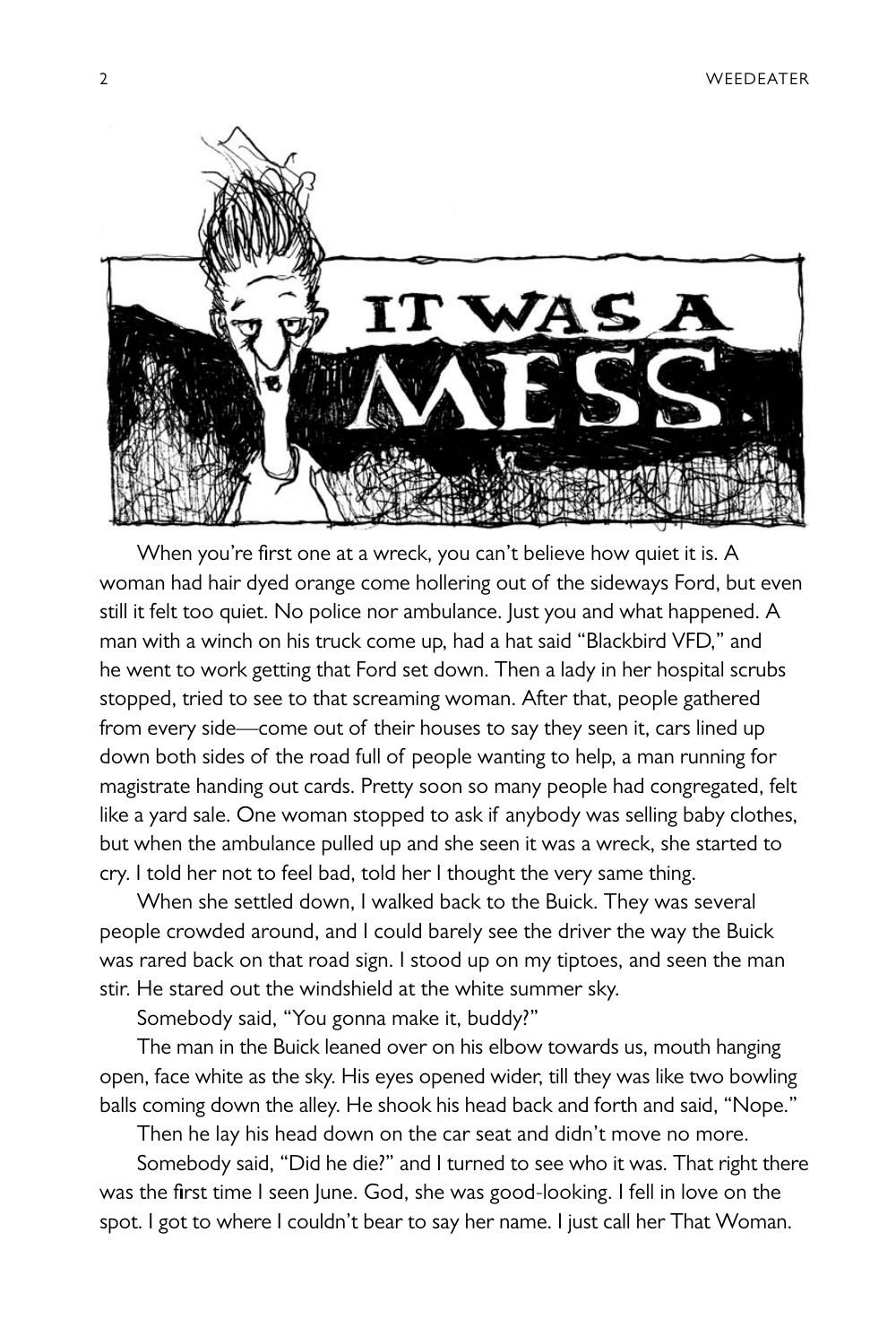That Woman stood there with a big tall girl, her niece, name of Dawn. When I didn't answer June about the man dying, Dawn said, "Say," so hateful all I could do was stand there and look at her big wild head of hair.

#### DAWN

"Say," I said, and Gene just stood there, his arms brown as bread, covered in gray mud, every other finger mashed up. He smelled like he'd bathed in lighter fluid and looked like he'd been drug through the landfill. He turned to us, eyes all misty. I thought he was fixing to cry.

I said, "You fixing to cry?"

Aunt June told me to hush. I was sorry for that man being dead, and I shouldn't have been hateful to Gene, but I was in a terrible mood. It was too hot to be married. But I was. To Willett Bilson, a man I'd courted on the Internet. I had my little girl Nicolette strapped in the car and Aunt June's yellow dog Pharoah pulling at the leash. Willett hadn't turned out like I hoped and I had moved to Tennessee for him and now this Gene was gawking at Aunt June, and they was dead people scattered all over, and it was too much. I'll just be honest.



Gene walked with us back to June's car. "If I'd rode with him," Gene said, "this might not've happened."

I said, "Or you'd be dead too."

"I'm Gene," Gene said to Aunt June.

"Hello, Gene," Aunt June said.

Pharoah barked.

"She'll bite you," Nicolette said to Gene. Nicolette was four.

Gene put his hand down to Pharoah's mouth. Pharoah raised her lip.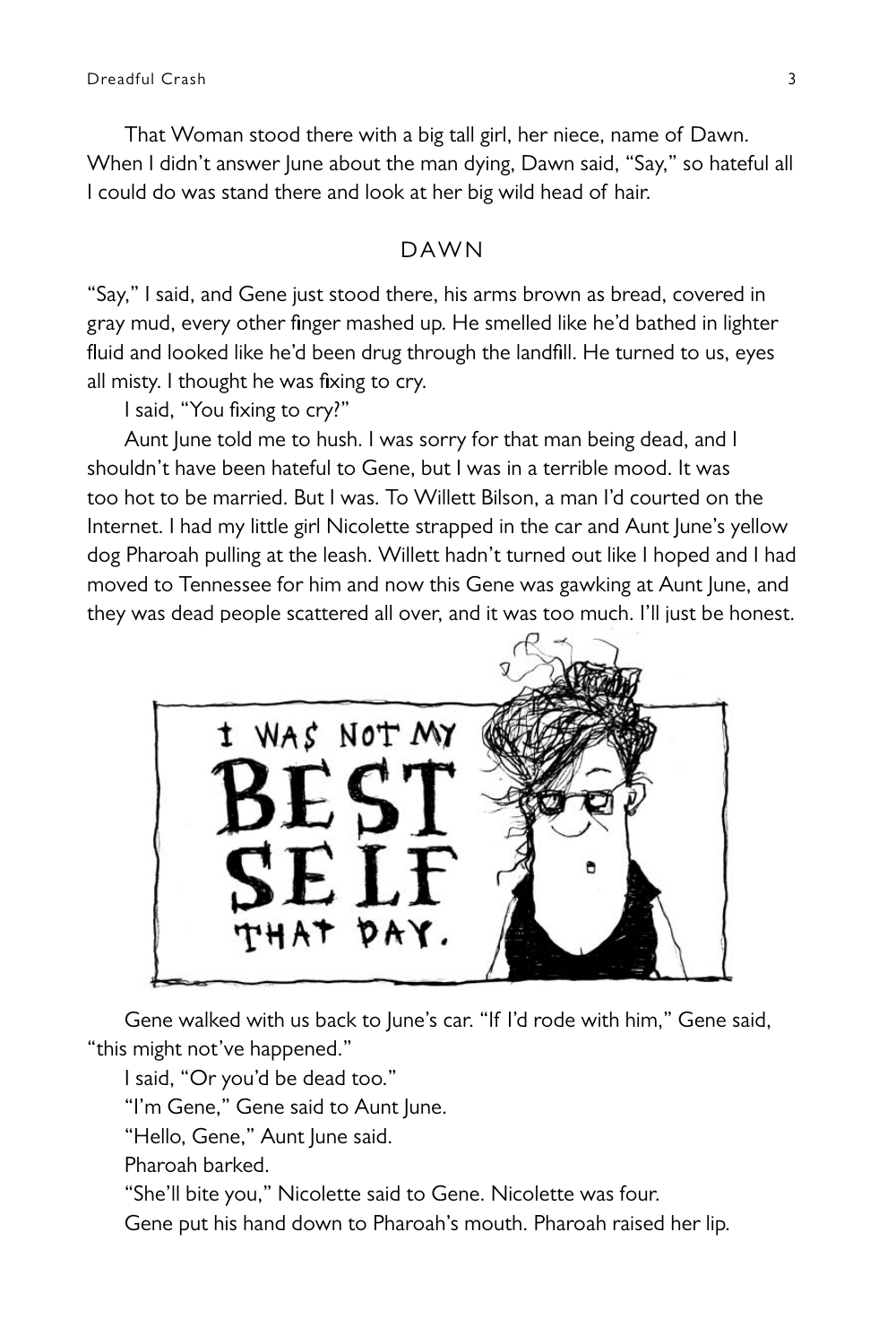Gene said, "That's a good dog."

June looked off at the Ford. The orange-headed woman standing beside it was screaming, "Save my baby. You got to save her." A woman in hospital scrubs had her arm around the orange-headed woman. A truck had winched the Ford back down onto the road.

"How'd you get here?" Nicolette said to Gene. "Where's your car?" Gene said, "Aint got nary."

June said, "You need a ride?" June loved a project. She loved saving stuff.

I loved it when it rained and everybody stayed home. Gene moved to get in the car. Then he stopped and spoke.

## GENE

"I don't know you want me in your vehicle," I said. "I aint what you call fresh."

That Woman said, "We aint that fresh ourselves."

Niece Dawn said, "What's that all over your pants?"

I said, "That's from helping Brother clean tanks."

Dawn said, "What tanks?"

The little girl said, "Army tanks."

I said, "Tanks held coal float."

Dawn made a face like she'd opened something spoiled, looked at That Woman.



That Woman spoke to her niece a minute and then That Woman took the dog and the little girl and Dawn opened the trunk and pulled out painter dropcloth plastic, started spreading it in the front seat. A Dabble County sheriff 's cruiser pulled up and a deputy got out, asked questions of the people gathered, must have been fifty by then. Out the side of my eye, I seen the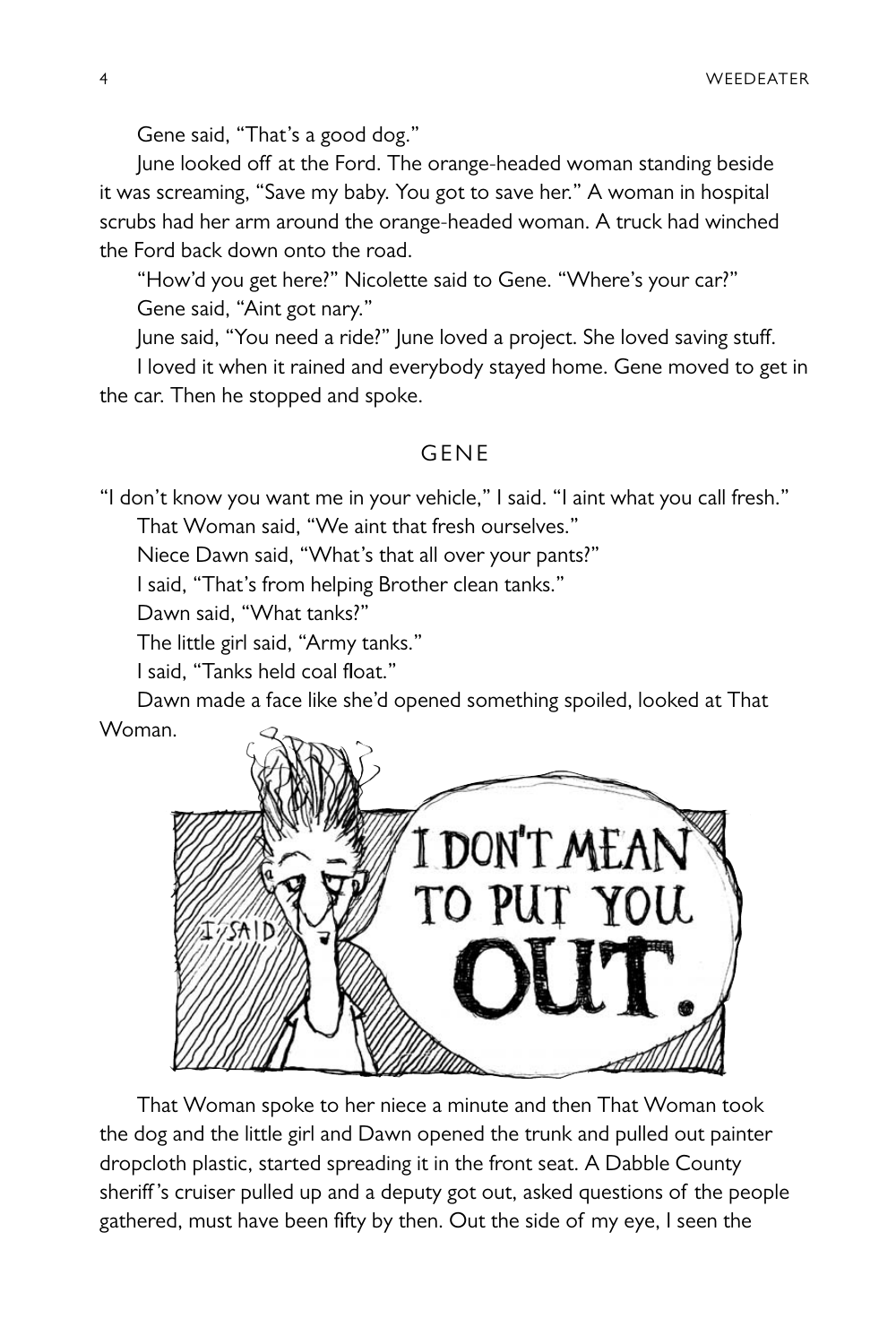woman in the hospital scrubs pointing at me. The deputy come over and asked had I seen it, and I said I had. He asked what I seen and I told him and he stopped writing in his little book, folded it up, said, "Now what was it you were doing out here?" and looked me up and down like there might be something to find out about me, but there wasn't. I was just walking off a bad job like anybody with the least regard for theirselves would, and I don't know what I said to that deputy exactly, but he leaned his head forward like somehow I had some part in that bloody mess.

About then, That Woman said, "You holler when you're ready to go, Gene." When that deputy looked at That Woman, she leaned over, picked up that little girl and moved that dog leash to her other hand, said, "We'll be waiting for you."

The deputy flipped back through his notebook, said, "I can get ahold of you at this number," and turned the notebook towards me, showed me the number at Sister's house. I said he could. He nodded and I said, "It's OK for me to go?"

He looked at me, waved his hand had the little book in it, said I could go.

#### DAWN

You had to be hemmed up in the same vehicle with Gene to appreciate how bad he smelled.

I said to Nicolette, "Stop rubbing your nose." We were sitting in the backseat with the dog. Gene and June were up front.

Nicolette said, "I caint."

I said, "Yeah, you can," and set her hand down in her lap.

Gene said, "What's this?" He turned, reached across the seat, and held a piece of glass up between me and Nicolette.

Nicolette said, "Where'd you get that?"

Gene said, "Off the road."

The glass was blue-green clear, like old pop bottles, rubbed smooth like water'd been running over it, like it had been somewhere it could tumble. Glass going back to sand.

Gene said to me, "Can she have it?"

I said, "I reckon."

Gene reached the glass to Nicolette. She closed her hand around it, and then dropped it out the window. June didn't see it. Gene didn't say nothing. Nicolette grinned like a half-shucked ear of corn.

Aunt June said, "Where you going, Gene?"

"I'm staying at Sister's," he said. "My sister's."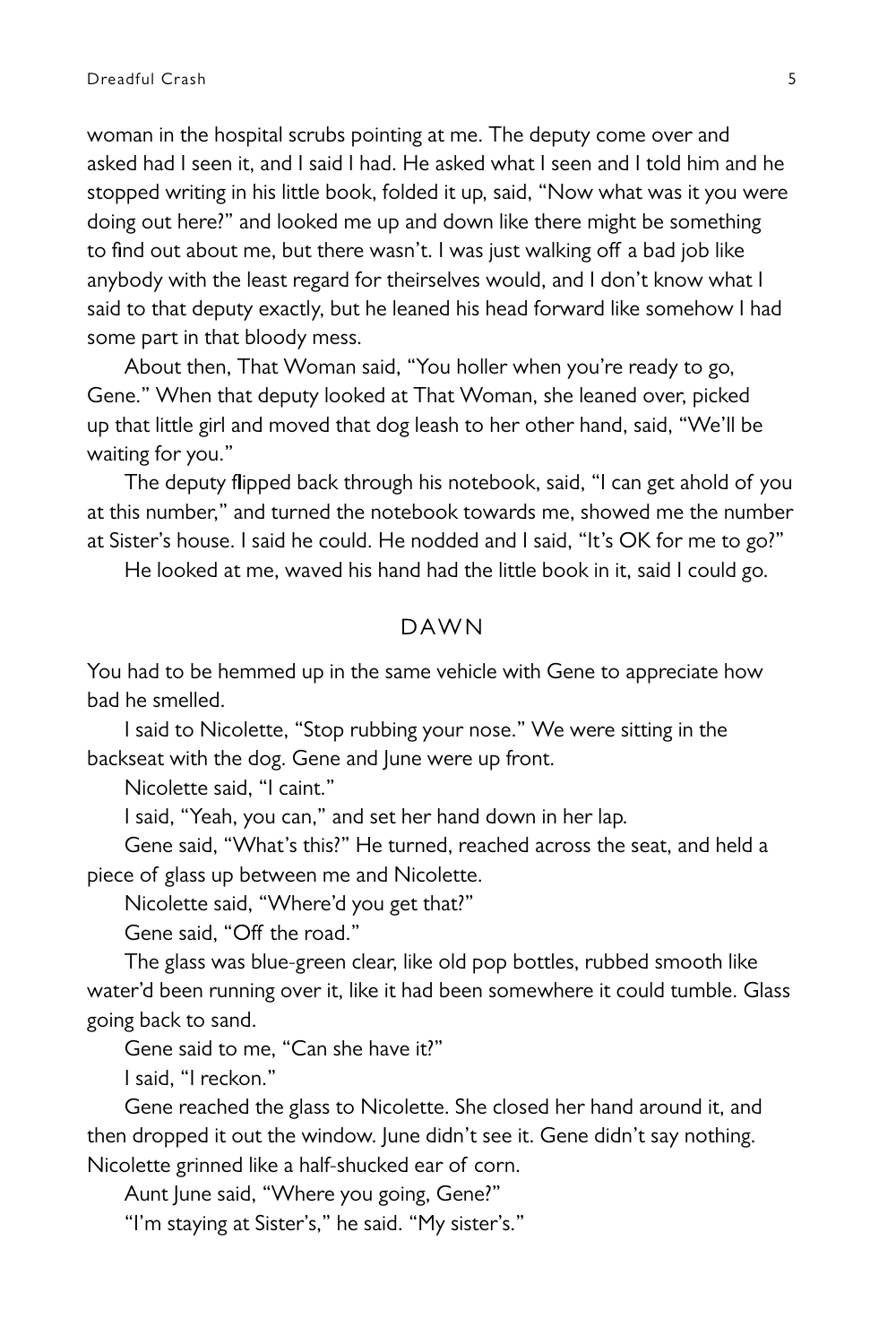Pharoah growled. Gene looked back at her.

"Be careful with her," June said. "She's liable to bite."

Gene stared at Pharoah. He had a face like desert rocks in a cowboy movie.

"That's a good dog right there," he said. "She's looking after you. That's what makes her growl."

Pharoah was a sweet yellow dog, but crazy as a bestbug.



"What's that on your face?" Nicolette said.

Gene put his hand to the cinched-up black spot on his cheek, said, "That's where they cut off my hairy spot. Said it had the cancer. Where I'm out in the sun so much."

June's eyes filled the rearview.

Gene said, "Something like that make you appreciate." His eyes stayed on us, blinking like somebody was squirting water in his face.

"How can you sit turned around like that?" I said. "Makes me carsick."

Gene put his hand to Pharoah. She laid her ears down, and he scratched between them. "Does me too," he said.

I turned and looked out the car window at a cornfield, at a yard full of scrap lumber and rusted car tops, at the hillsides so full of green they looked almost blue. There was a lot to appreciate. I wished I could.

## GENE

It was nice in That Woman's car, but I needed a smoke. I was thinking of that dead man, the screaming woman and her baby.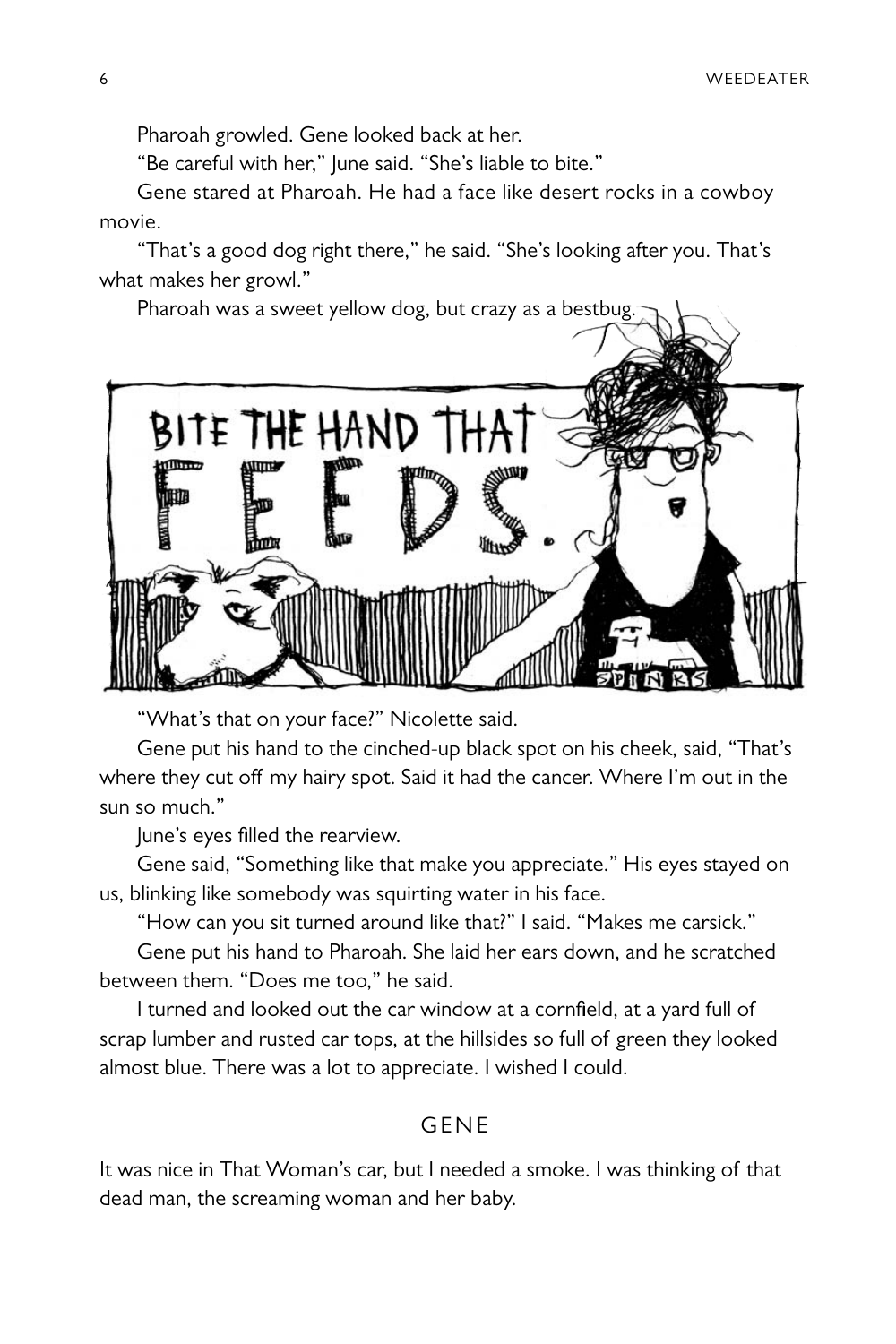

That Woman said, "Does your sister live in town?"

I said, "She lives in the green house next to Lawyer Dan."

That Woman nodded. "That's where you want to go?" she said.

"Yeah," I said. "I stay in the little house out back."

The yellow dog licked itself.

I said, "That dog might need to go to the bathroom."

That Woman said, "She was just out." She pulled the car to the side of the road.

The little girl said, "Mommy, I want my glass back."

Dawn said, "Little late for that."

Little girl said, "Help me find it."

That Woman hunted something in the floorboard. The dog fidgeted and grunted like this: "Unh unh unh unh unh."

That Woman said, "I can't find my phone."

I said, "You want me to walk your dog a little bit?"

She said, "Gene, yes, I would." Felt good to hear her call my name. Like somebody scratching between my ears.

The back door hung open where Dawn and her little girl had got out. They rummaged down the side of the road in the gravel. The dog sat there, head pulled forward. I got ahold of its leash. Dog raised its lip. I said, "Come on, Old Yeller, let's me and you sniff this place out." The dog come down out of the car. We got off in the grass, and she cut loose with the waterworks. I said to her,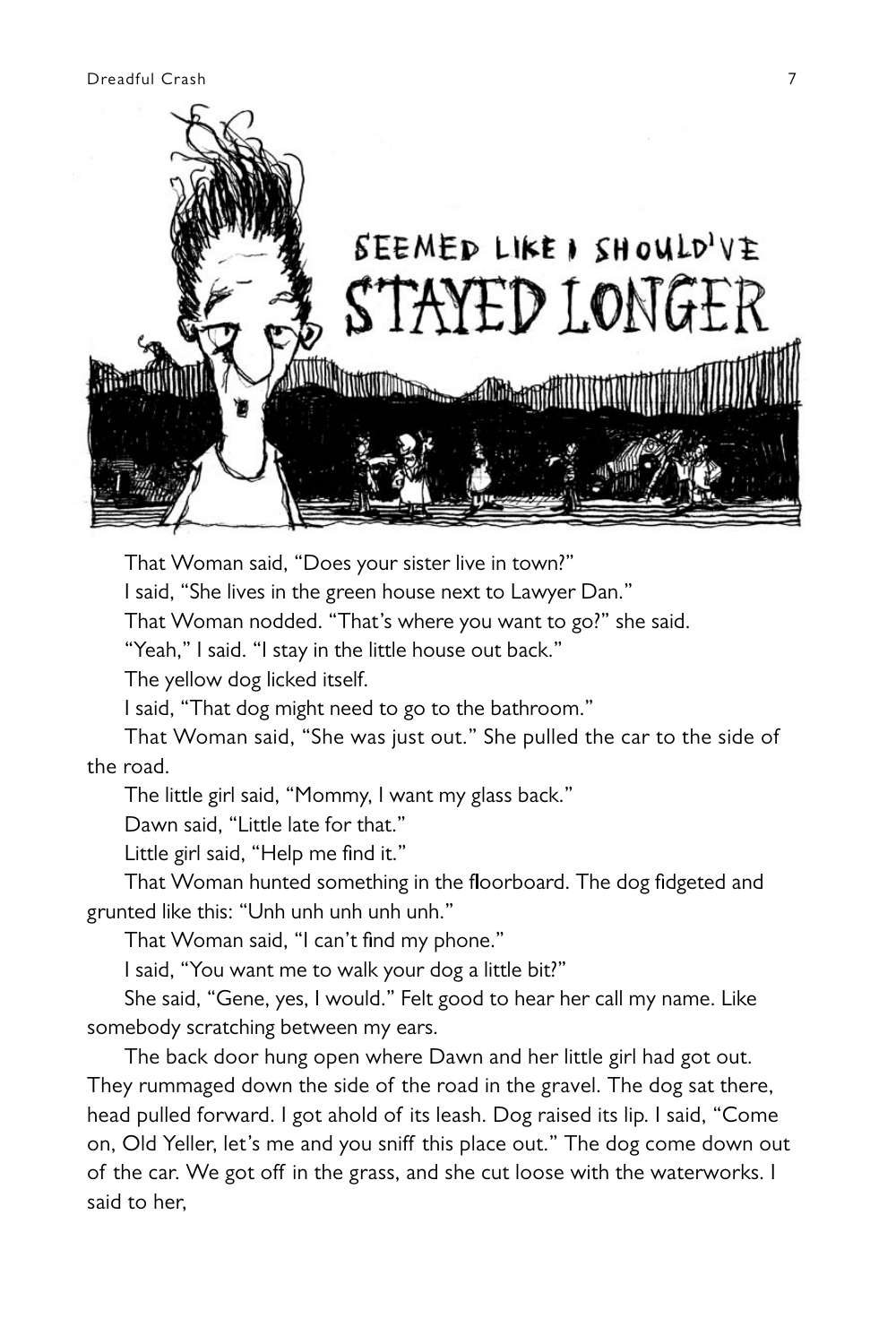

But by then the dog was nosing in the gravel, trying to make her own sense of the world.

## DAWN

Aunt June didn't care much for air conditioning. She liked to keep things natural. All the way to Canard the air whipped through that Honda and our stinks mixed up together—mine, Nicolette's, Pharoah's, June's, and Gene's.



On the way home, Gene filled June up with stories of every yard he ever mowed, stories more tedious than my husband's pimple-and-bowel-movement stories, more tedious than him telling me his dreams every morning and the plots of his comic books every night. Gene's weedeater stories about gas-andoil ratios and how to keep grass clippings off people's porches and how he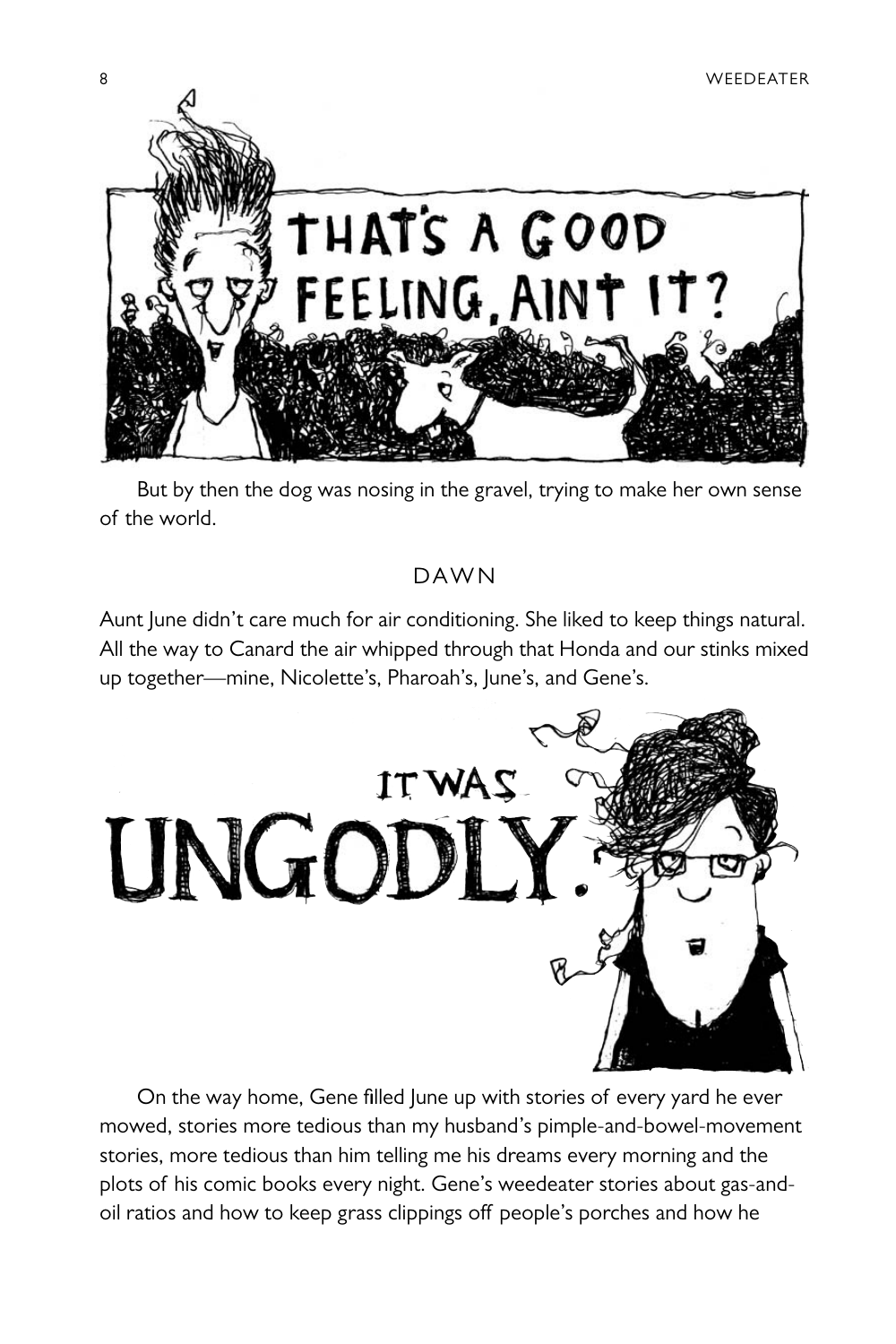learned to tell the difference between weeds and stuff people had planted on purpose went on without end, and by the time we'd got back to Canard, June had him mowing my mother's yard.

When we finally got to the foot of the hill in front of Momma's house, Gene was going on about mowing over a nest of yellowjackets and I said to him,



Mamaw's Escort parked on the street in front of us, on the other side of Momma's steps. Mamaw got out, said, "Our Savior, arrived at last."

June sat both hands on her steering wheel, said, "I can't believe she's still driving that thing."

Mamaw came over and stood to where June couldn't open the car door without hitting her. Me and Pharoah got out and stood in the street while Nicolette got loose from her car seat. "Do it myself " were Nicolette's first words and she'd said them ever day since. Mamaw's eyes fixed on Weedeater, who couldn't get loose where June had the Honda jammed up against the bank. He'd got his shoulders above the top of the door, but his feet had got tangled up in all that plastic June lay down for him to sit on.

"Mamaw!" Nicolette hollered and ran to who was really my mamaw. Nicolette's real mamaw—my mother—had not been around enough in the past three years for Nicolette to name her. She just called her Tricia or Trish, which is her name—Tricia Redding Jewell.

Weedeater finally got out and stood on the sidewalk above the bank. He squinted up at Momma's house, which was at the top of seventy-three concrete steps, seventy-three steps pretty much straight up a hillside in downtown Canard.

Weedeater said, "Some yard."

Mamaw said, "Who's this?" standing close to June looking into the side of her head.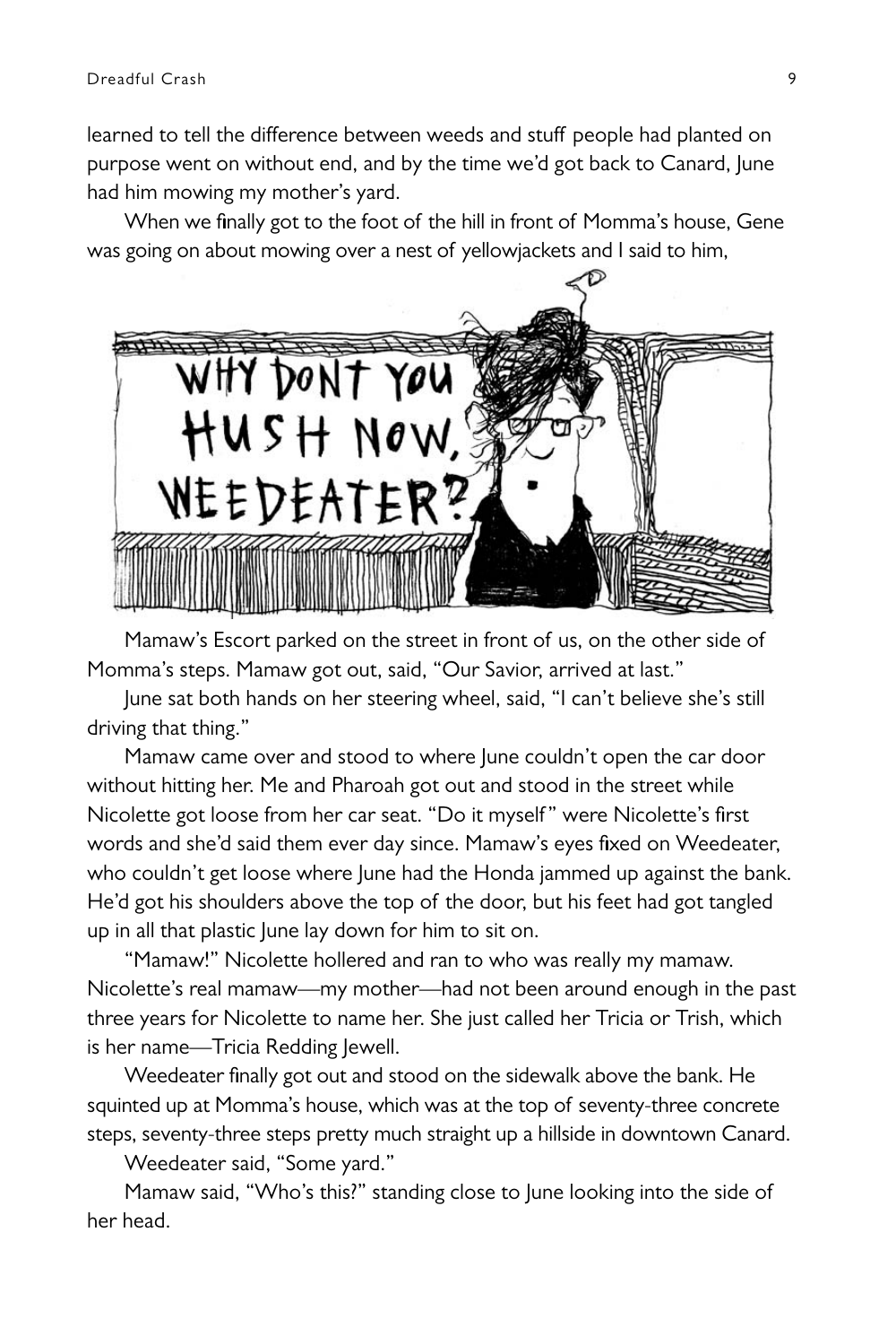Nicolette looked at June like Mamaw was talking about some creature living inside June's ear. I tapped Nicolette's shoulder. She tilted her face up at me.

I said, "She's talking about him," pointing at Weedeater.

Nicolette looked at Weedeater, looked at June, then shot over to Mamaw and gave her a hug that might've knocked over some. Mamaw said, "Aint that something?"

Nicolette said, "I got to pee."



## GENE

Me and that parade of women headed up the steps and by the top I would have eat that baby for a smoke. I was winded, but That Woman's mother, they called her Cora, wadn't even drawing hard. She was built like a roll of rabbit wire and didn't weigh much more.

"God Almighty," Cora said from the screened-in porch. The rest of us strung down the steps, me and Dawn furthest down, looking out over town. That Woman said, "What, Momma," and at the top we seen what.

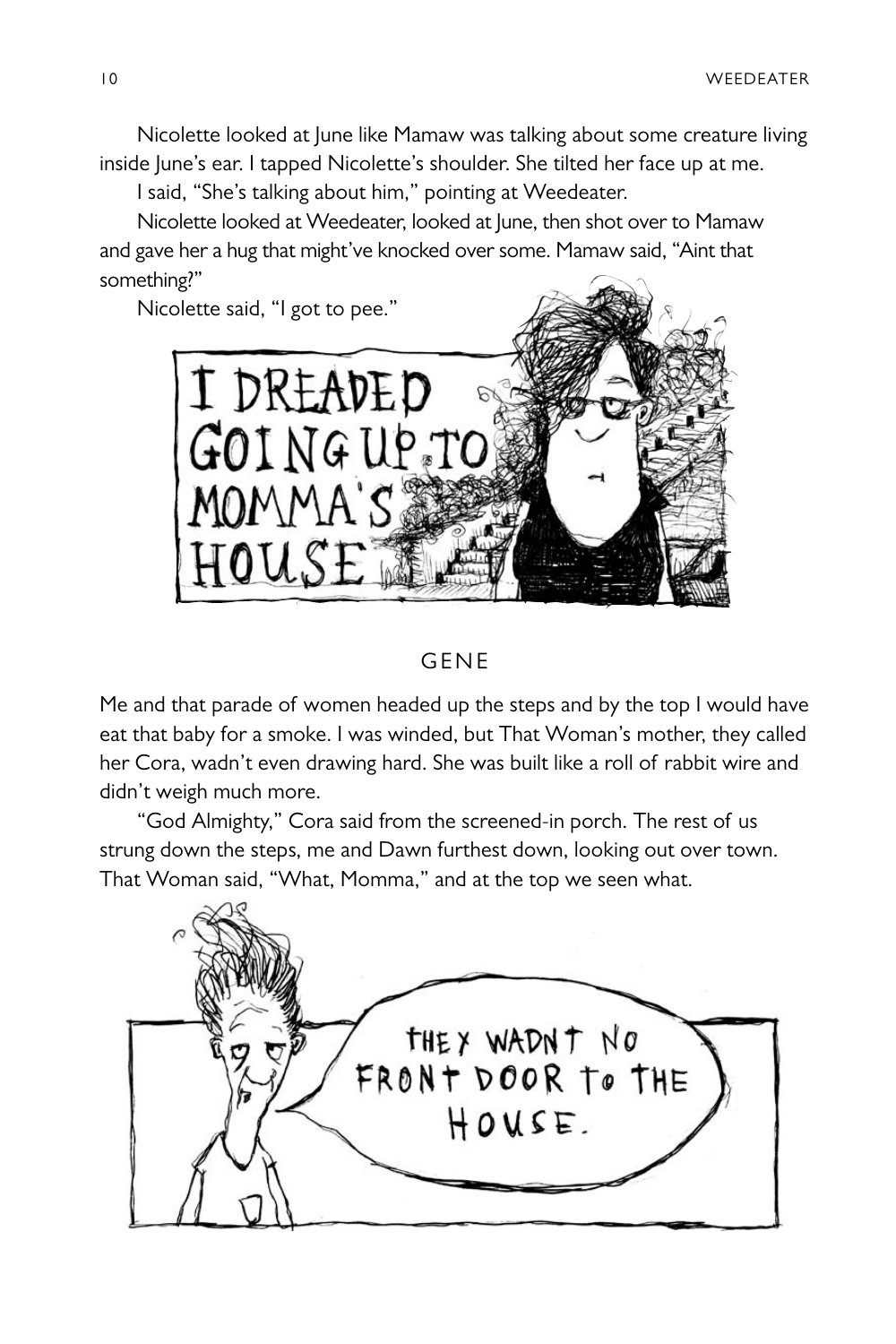It was as nice a house as I'd seen without a front door. It had big high ceilings and walls smooth with plaster. It was plain inside, no ductwork or drop ceilings. It was also a trashy mess—piles of frozen dinner and pizza boxes in the living room, clothes strewn, mail strewn. They was a line of sticky drips on the floor from the front door to a commode straight ahead against the back of the house. I tramped through the cans, the bottles, the shot-off fireworks, on my way to the bathroom. Once in there and going, I was afraid my pee would knock the commode through the rottenwood floor. That commode was one of many things not secure in that place.

When I come out of the restroom, Evie Bright stood in the door frame like it was our fault she didn't have wind enough to get up the steps.

#### DAWN

"God Amighty," Evie said. "There aint no point to that."

I asked her what happened to Momma's door. Evie was my age, but her and Momma partied together.

Evie said, "I don't know. Somebody took it."

I said, "Took a door?"

Evie said, "I don't know, Dawn. How would I know? I'm not the door-woman. You want to know where the door is, come home and watch the door. Caint see the door from Tennessee, can you? Caint keep an eye on the door from there."

I walked off. You can't talk to high people.

Even though she was half my size, Evie used to take up for me. But by the summer of oh-four, she was a quarter my size. And dwindling. In high school though, she's the one would fight when people would give me shit about how big I was or how I didn't listen to the right music, or didn't act like boys were interesting, or how I let my pit hair grow or whatever. Evie didn't care. In high school, she'd fight for me over stuff she didn't like about me herself. But it had been a while since high school.

Evie was also practically my sister-in-law though her and Albert never had been officially married. But between him and running around with Momma and ever other person that "partied," she didn't have much time for me. Truth be told, I didn't much want to be around her by that July, least not what she'd become since she'd been taking pills. She used to be fun. We'd sit in my room at Mamaw's house and wish warts on stupid girls' private parts and disfiguring accidents on their faces. We'd steal stupid girls' shoes. Steal their lunches. Steal their homework. Evie loved to tear up people's homework. She didn't care to key a car either. One time Evie stole a girl's lipstick and used it on a cat's butt and then put it back in the girl's purse. That was my favorite.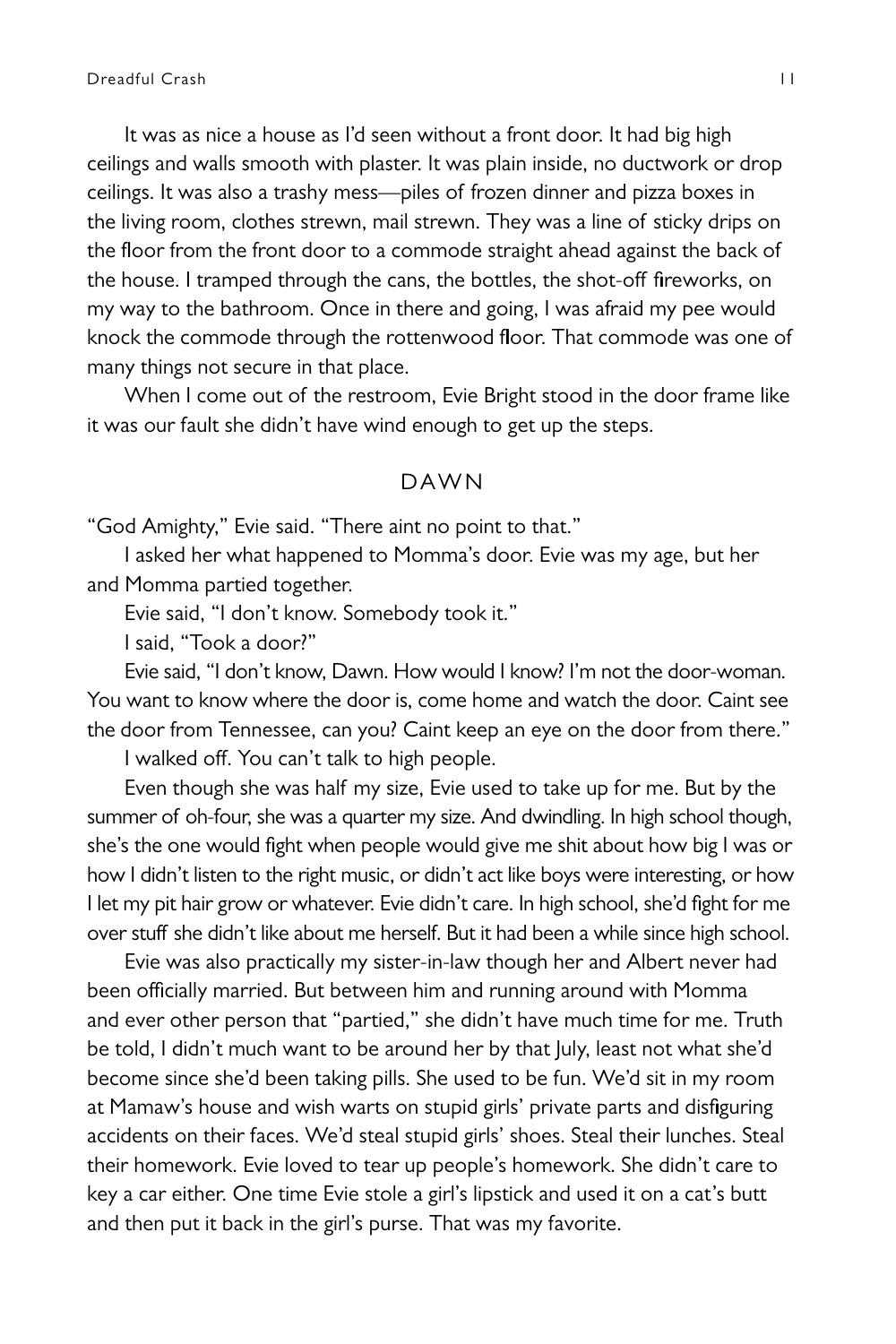I did everything with Evie back then. I was the one took her to the ER when she banged her head on the bathtub when she passed out piercing her own nipple with a safety pin. I'm the one huffed keyboard duster with her. Once. Cause keyboard duster will make the sides of your brain so they can't talk to each other. Me and her would go to hear music every once in a while, always the music she liked. She liked rap and country, which I didn't. Only person we both liked was Nelly. But we never saw him. I'd go with her to stuff though, just to go with her. But that got less and less after high school and I started going more and more to Tennessee and she went more and more to drugs until we'd got to where we were that summer—her being aggravated at me all the time. And truthfully I don't know I missed her that much. That's bad to say and I know it is probably also a lie. I was mad at her to hide how sad I was. It was a loss losing Evie cause she'd been there in a way more than Momma, in a way different from Mamaw, a way I'd needed. So it was sad. But I couldn't show that, could I? Back then I didn't think I could. Back then I thought they'd got on drugs just to ruin my life. I thought they'd got on drugs just to break my heart. That's how stupid I was then.

"Where's Tricia?" Evie said to Mamaw.

Mamaw said, "Not here."

Evie said, "She's sposed to be here."

Mamaw pushed a spraypaint can into a pile of clothes with her toe and shrugged.

Evie said, "You gonna let us in your college class, June? I aint going to lie to you. I need the money."

June was teaching a summer art class at the community college. She'd got a grant to pay the students who took it.

June said, "Yes, Evie. Of course."

Evie said "Starts Wednesday, right?"

"Yes," June said. "No. It starts this coming Tuesday."

Evie said, "I'll be there Wednesday."

Talking to Evie was like somebody emptying a nail gun into the side of your head. I said, "You don't need to take that class, Evie. That class is for people who give a shit."

Evie said, "Why do you care then?"

I headed to the kitchen.

Evie said, "Tricia's taking it."

June said, "Taking what?"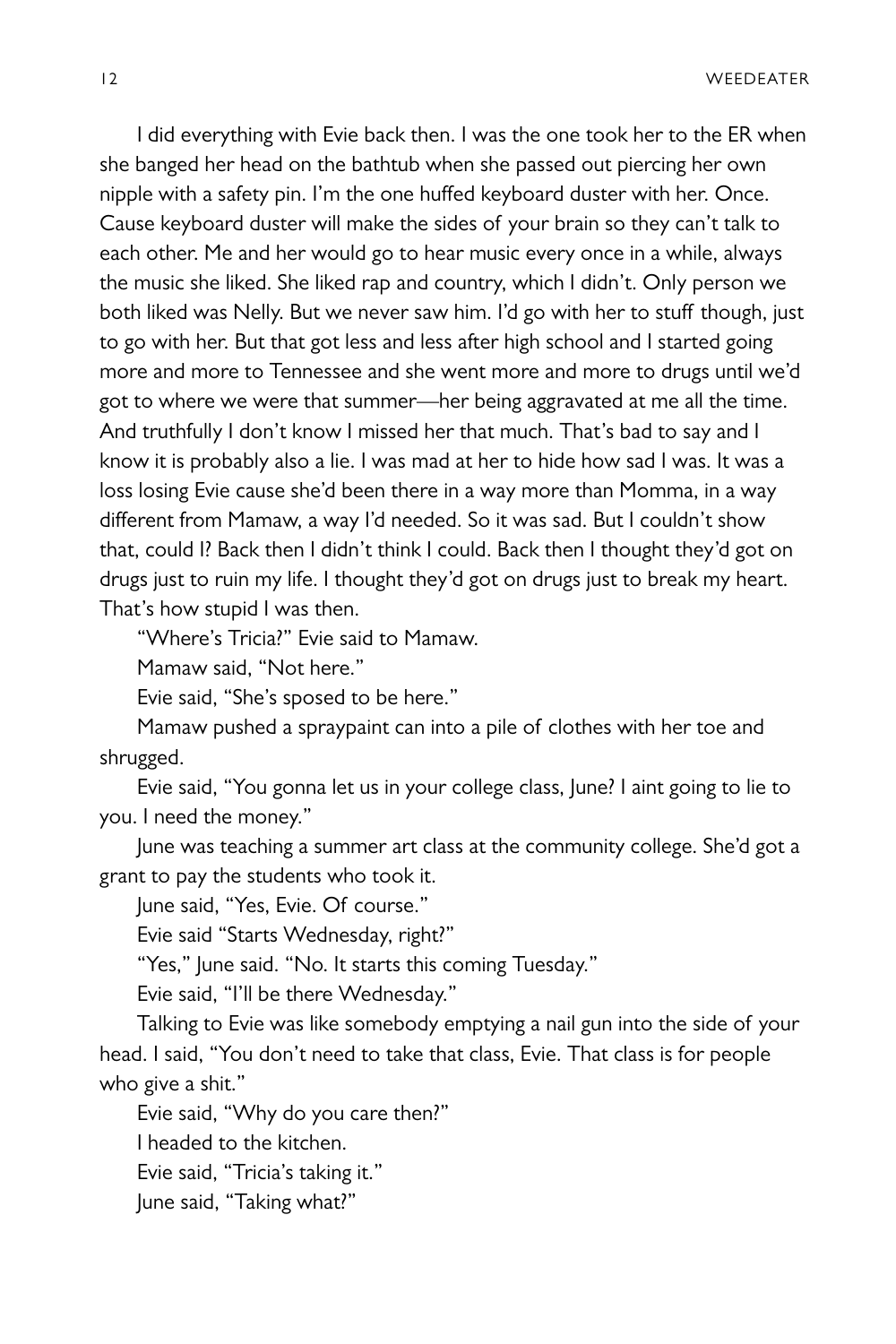

Evie said, "Your class."

That summer Momma and Evie's shame was so gone you couldn't have found it with a pack of prison movie dogs. Momma and Evie could have cared less how it would make June feel for them to fart around in her summer class, how it might knock out somebody who might actually want to be in there.

I went upstairs.

# GENE

That banty-rooster girl Evie said, "Who are you?" and I said, "Nobody," cause she come at me like a wad of yellowjackets, and caught me blank.

She said, "I can't say you aint." Then she was gone, quick as she come, and that old woman, Cora, looked at me and said, "Now, whose are you?" I told her who my daddy was and she said, "Why you here?" and when I pointed at That Woman, Cora said, "Yeah, I seen you get out of her car, but why have you come here?"

I said, "To mow the yard."

Cora said, "Well, that aint nothing to be ashamed of, is it?" She looked at Nicolette when she said it.

Nicolette said, "I don't reckon."

I'll just say it—the whole bunch made me nervous. I come from some ruckusmaking people, so I try to avoid stir in strangers, and if it was most people, I'd of just cut the grass and not said nothing to none of them, just gone to That Woman for my pay when I was done. But That Woman was a bug zapper and I was the bug. I couldn't stay away from her nor nothing swirling in the area around her.

Cora said, "What are you looking at June for?"

I pulled my mouth shut and said I didn't know.

Cora said, "Come with me." We went through the kitchen to the back door. She took me out in the yard, said, "Is that all you do is mow?"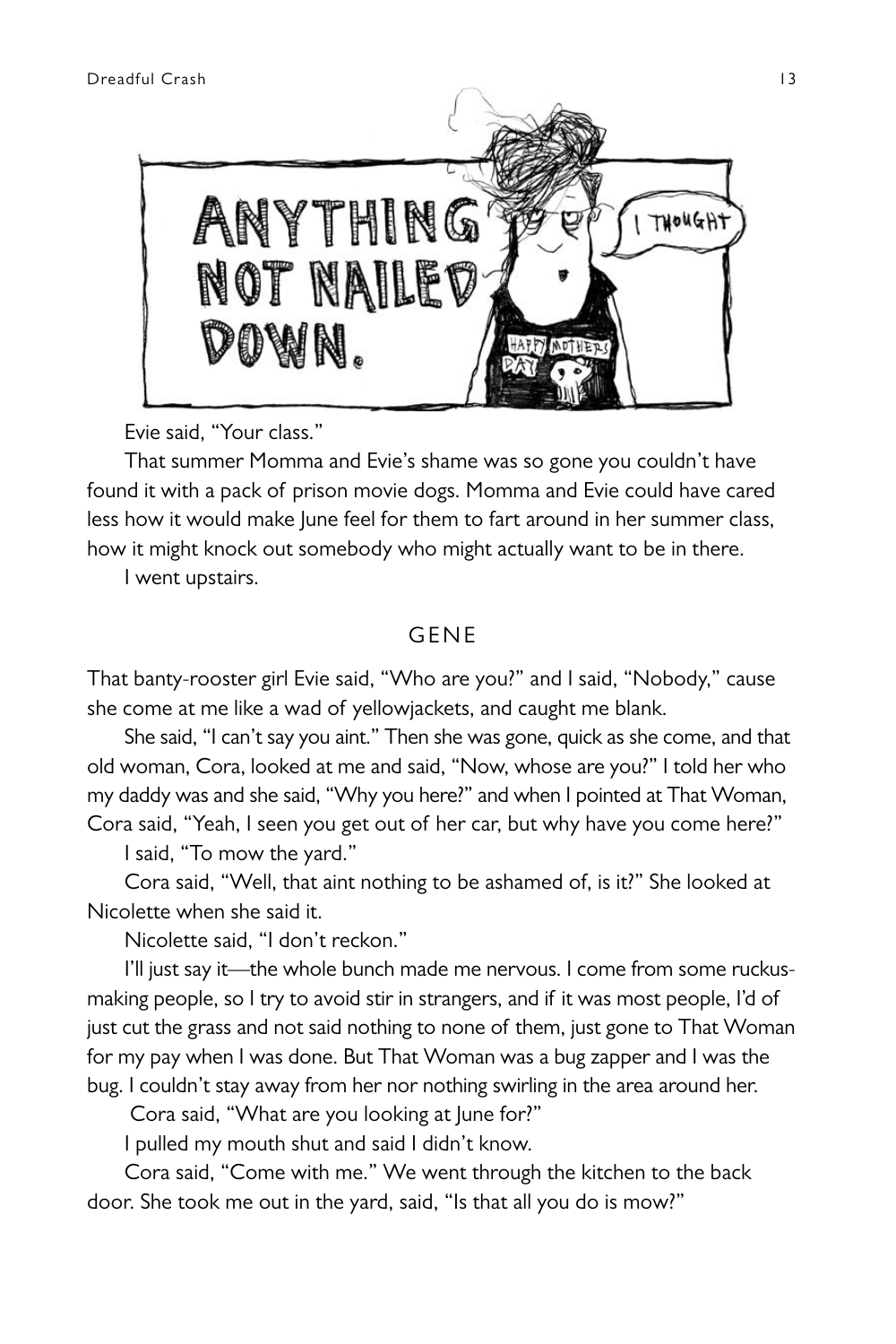

She said, "Come here."

She climbed up the rock steps wedged into the hillside past a flat spot held in place by a low stone wall, could have been a garden spot was it not all growed up. She took me to another stone wall on the far side of the flat spot. The second wall was higher than the first, made of creek rock. The old woman stopped short and I about run into her. She clamped down on my shirtsleeve, made me feel like a field mouse a bird had snatched up out of a field, said, "You see them hydrangeas?"

I said I did.

She said, "Anything happen to them hydrangeas I'll murder you."

I said, "Did you plant them or something?"

She looked at me flat as pavement, said, "Look at them."

They was four hydrangea bushes stretched out towards the kudzu that had took over the hillside behind That Woman's house. Cora said again, "Look at them."

I reckon what she was wanting me to look at was the wads of flowers, blue and purple at once. The shade of a big oak made the flowers look like something you'd see under the ocean on one of them coral reefs like I saw on TV in this motel one time in Newport when Sister and her husband took us to see the Cincinnati Reds play baseball. I'd never seen a TV that bright and clear. I'd never seen a coral reef neither and I couldn't believe how all them bright colors was waving in the blue water, and how bright and striped and spotted the fish were, and how all that bright actually helped them hide amongst that coral. I wanted to understand it more, but Sister's husband flipped the channel to try and find the UK football game.

That old woman said, "You got it?" I said I did and she said, "Well then, come over here." She darted off behind a snowball bush on the other side of the yard where there wadn't hardly no room to go.

I followed in after her. We come to the far side of the house. The air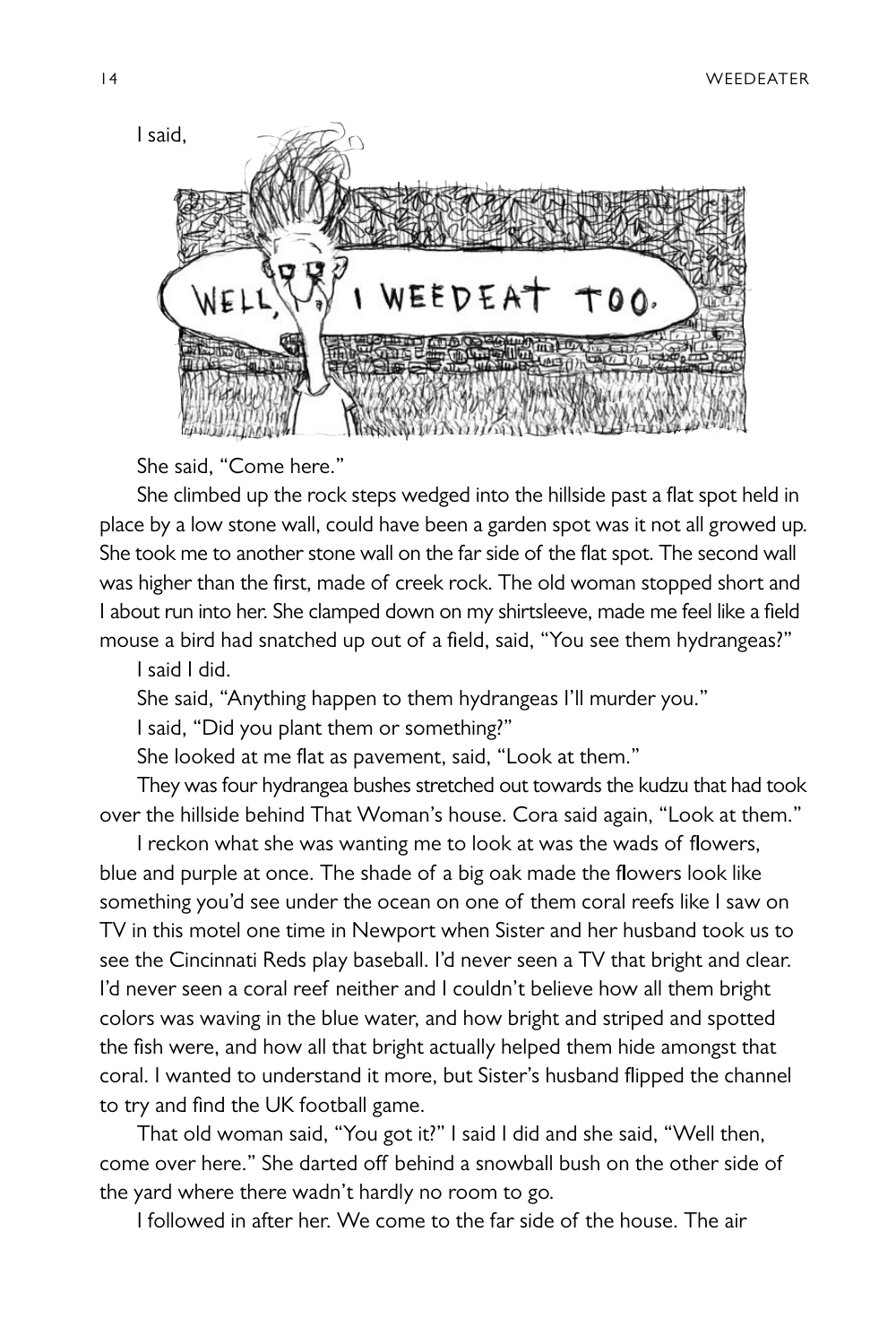condition perched in an upstairs window dripped like a ice cream cone. That old woman had a walking stick painted with spots and stripes like a coral reef fish. She tapped me with it on my shins, said, "All that vine has got to go," and waved her stick from the back end of the house to the front. They was vine all over a trellis by the front porch and they was vine running up the electric meter and they was vine running up on the satellite cables and they was vine running up the power line feeding the air condition. At the base of the house, they was junk bushes, all thick and tangly with vine, out of which all the rest of that vine was spewing like some vine volcano.

I said to that old woman, "That's a mess of vine."

She said, "We need rid of it. Can you handle it?"

I looked back over the whole thing, believing I could, and when I threw back my head, they was a woman standing at the very peak of the roof. I couldn't make out much about her because the sun was behind her head, but I could hear a bird chirping and it was like a morning bird, a bird that had forgotten to wake up, which couldn't be cause birds don't forget to wake up.

That old woman hollered, "Patricia!" and it startled the woman against the sky and she threw her arms out to balance herself. The roof woman seemed thin and light, nothing but the center nub to her, which could have been a trick of the sunshine. She wobbled, one foot on either side of the peak, faced right straight out over us. She fell down on her knees, hanging on with both hands to the lip of the roof, looked down at us, said, "Smile, Momma. Don't be so sour."

#### DAWN

The upstairs of Momma's house wadn't no better than the down below. The air conditioner in the stair window roared like people on Fox News. All the other windows swung open on their hinges, waved in the wind like pothead beauty queens. A bird flapped through Momma's bedroom, bashed his head against the wall, pooped her bed, flung himself out into the glare. One wall was halfpainted green. Another half-painted gray. There was a mattress on the floor, ashtrays on either side, a knocked-over lamp, scattered clothes—some sparkly, some tie-dyed—little clothes, way littler than mine.

Out the window, Canard rolled out to a pointy-headed mountain at the other end of town. The town looked pretty laid out there in the valley. Things had been too jacked up in Canard for too long for anybody to have enough money to ruin its old-timey look. I wondered about the man who built this house, back in the 1920s. I wondered did he think Canard would go on forever. I wondered did he care.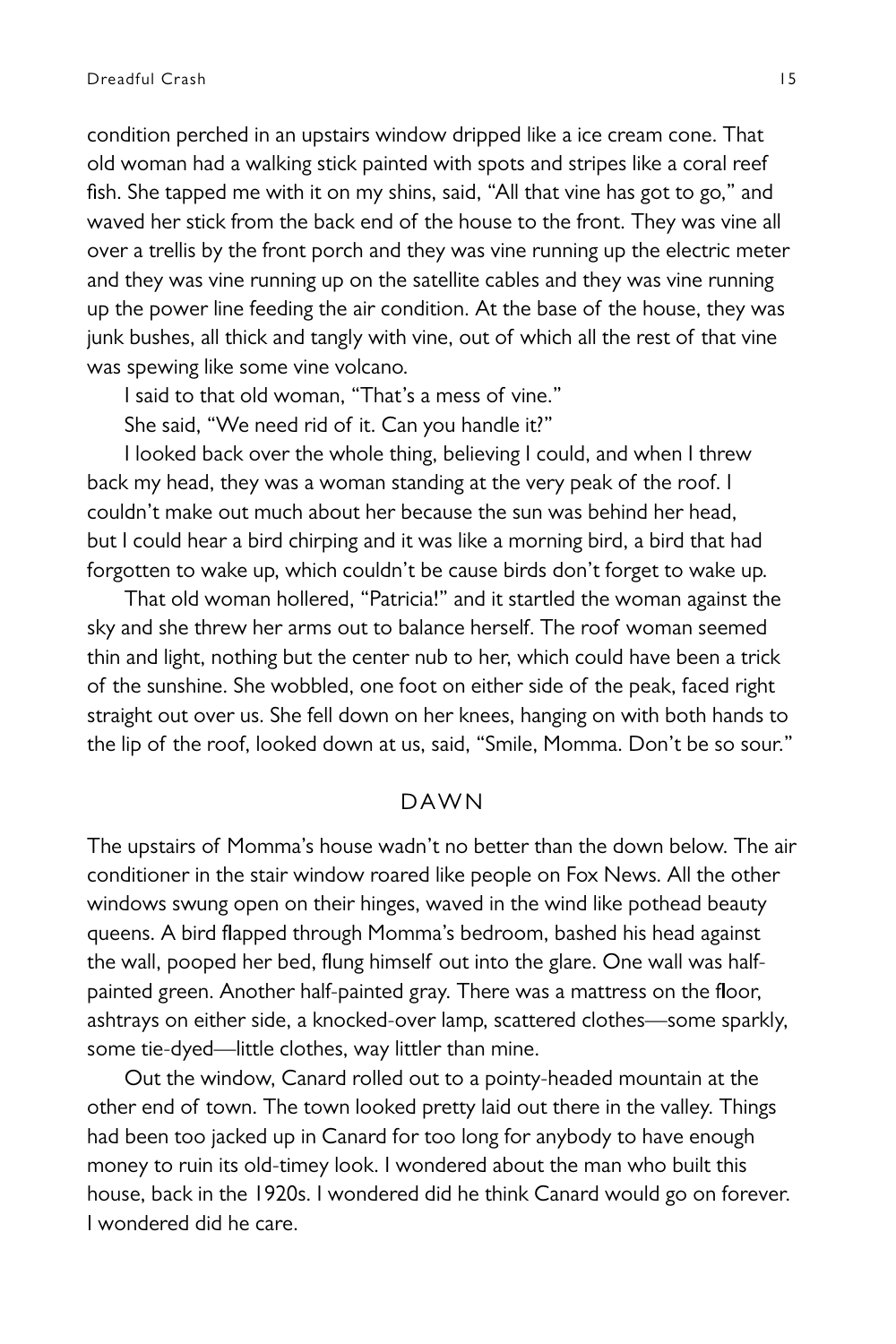There was a clatter on the roof. Momma come around the corner, walking on the mostly flat spot that covered the porch. Momma swept the shingle grit off herself. The knobs of her elbows and wrists were scraped. Her hair rustled like willow branches in the breeze. She pulled a cigarette out of her pocket and lit it before she seen me.

When she did, she said, "What are you doing?" like she always did.

I said, "Come to wish you a happy birthday."

She said, "It aint my birthday."

I said, "I know it aint."

Momma blew smoke at me.

I said, "Why you on the roof?"

She said, "Come out here."

I said, "I aint." My whole life felt like I was a bug crawling inside a coiled-up garden hose—smaller and smaller circles, slick-dark and rubber-smelling, the only hope of escape something likely to drown you as save you.

Momma raised her voice, said "Come out here, Dawn."

I said, "I'm a mother now, Momma."

"Well," she said, "Who aint?"

The wind quit and Momma said, "Hubert's mad at me."

"How's he mad at you?" I said. "I thought he was in jail."

Momma said, "Come out here with me, Dawn." She turned from me, not too fast, not too slow. She didn't talk in a hurry. She seemed to be at normal speed, said, "Who's that with Cora?"

She didn't seem excited, didn't get all tangled up on her words, seemed to be saying what she meant to say. All this to say, she didn't seem high to me. But I didn't always know about high, didn't know about pain pills and what they did to you.

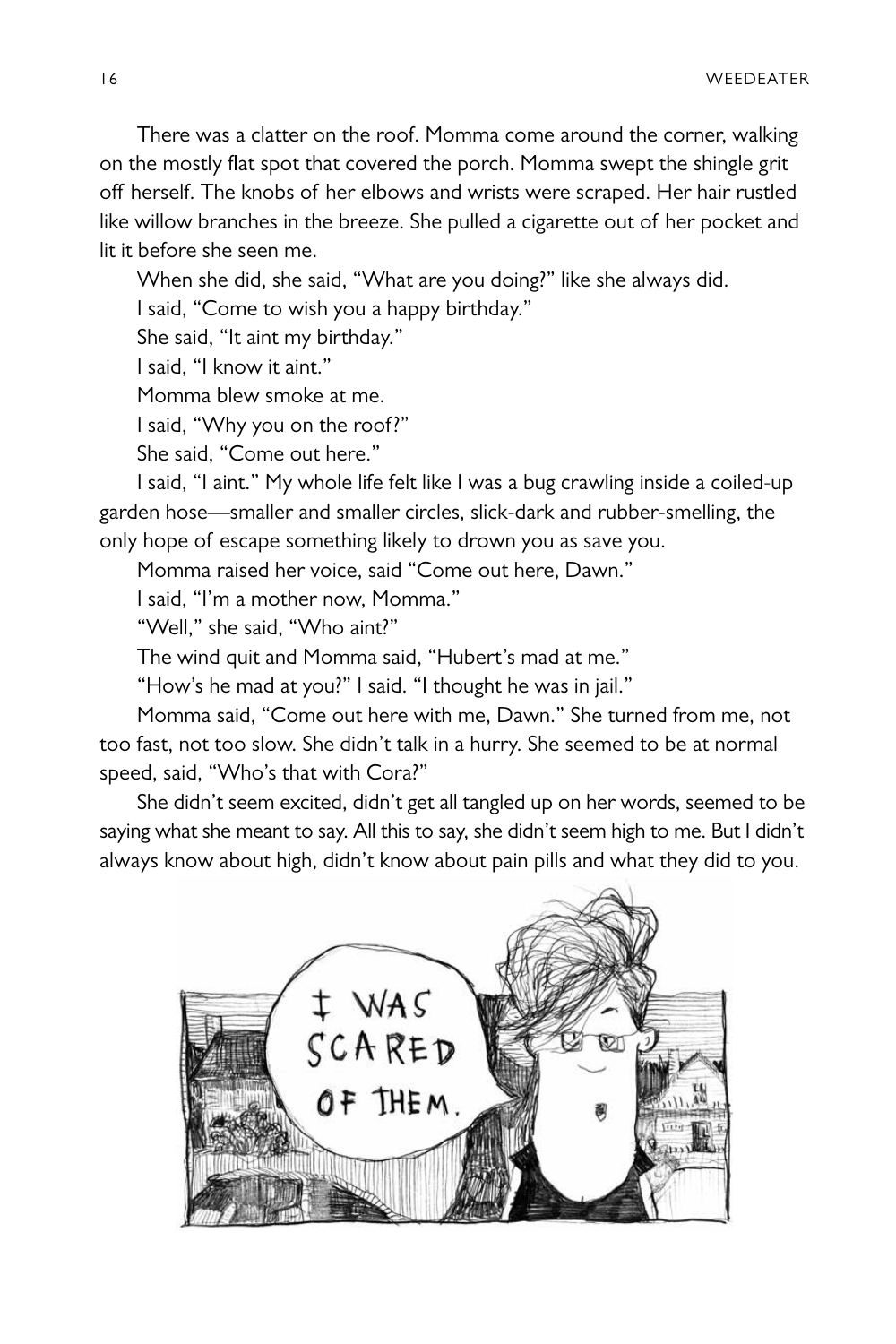I knew Momma and Evie lived for them. Knew my brother Albert, my uncle Hubert, and a bunch of others sold them.

Pills were easier to stay away from in Tennessee. So was crazy. Easier married to Willett Bilson and his momma's houseful of fragile things, her house full of quiet sleep.

I pulled up the window screen and stepped onto the radiator under the window. Swung my leg out and straddled the window frame. Momma stood at the roof 's edge amid loose siding and shingle scraps. Her shoulder blades come up out of her tank top like the oars of a boat, my name tattooed between them in cursive where she'd never see it. I got through the window and onto the roof without falling, but it was not a smooth exit. I am not a fireman nor a ballerina. I am big. I am an ox.

My mother sat down, her toes hanging over the gutter. She turned and looked at me over her shoulder, one leg straightened out, its foot out in the air. She patted the spot next to her with her cigarette hand.

I didn't know to sit there or not. Smothery heat didn't help me think. Two downpipes ran across the roof on either side of the window, framing the space where Momma sat. I guessed the shingles were hot and sticky.

I said, "How can you sit on that?"

"Used to it," Momma said.

"Momma," I said. "Are you high?"

Momma didn't turn around. She said, "No."

I said, "We seen a wreck on the Caneville Road."

Momma said, "Anybody die?"

I said, "Probably."

Smoke came out in a cloud over Momma's head. She said, "So June's down there?"

I said, "Yeah," pushed the window closed behind me, and sat down with my back against the wall. The shingles weren't so hot as I thought. I said, "You OK with that?"

Momma said, "With what?"

"With June coming back."

"Got to be," Momma said. Another cloud of smoke bloomed off her head. "I miss that tree," Momma said.

There had been a red oak in the front yard, big enough to have branches you could touch from where Momma sat, big enough that me and Momma could only barely touch fingers when we hugged it from opposite sides. Last time June got busy saving Momma, she had a man trim some limbs off the oak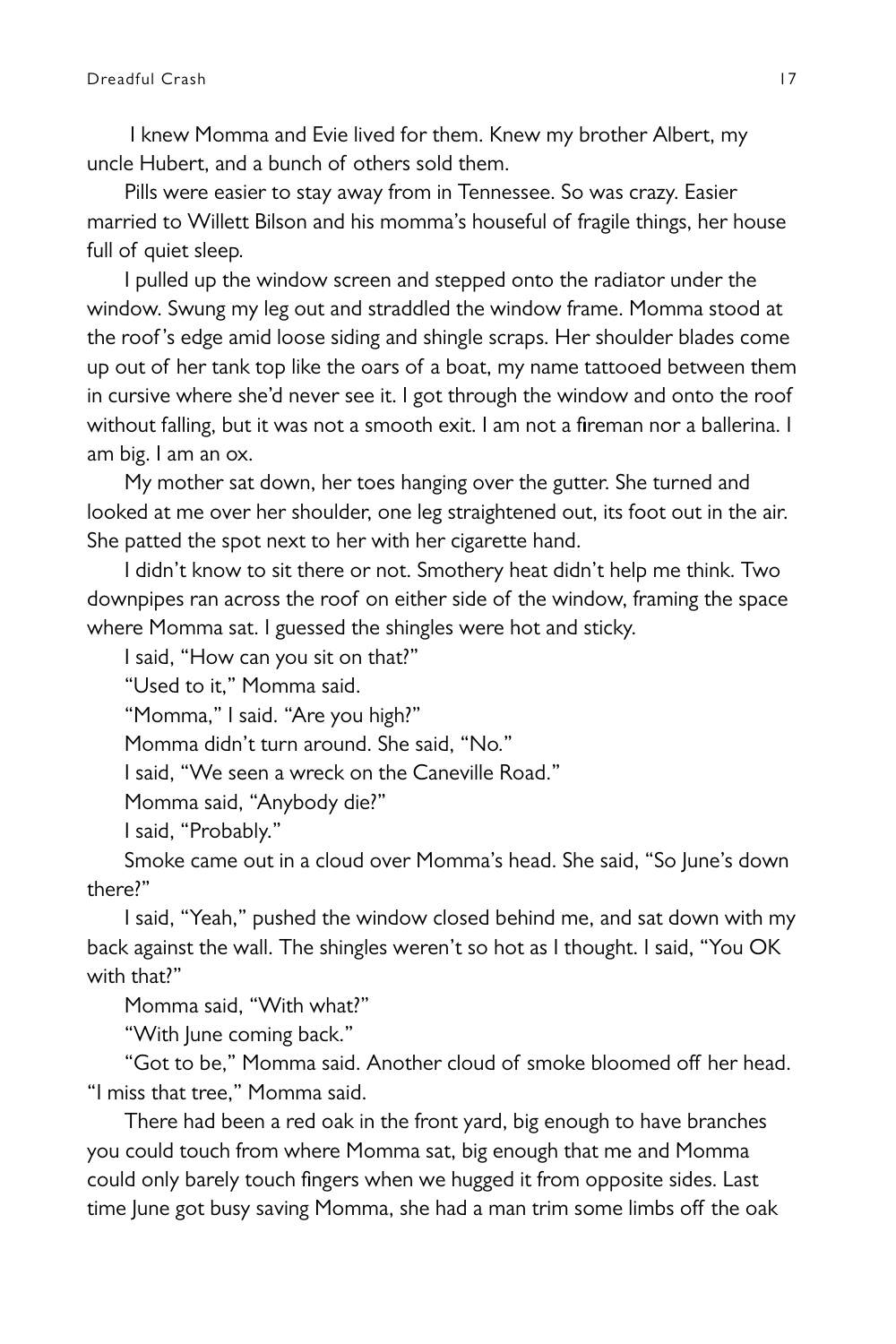hung out over the street. Big storm a week later knocked the whole thing over. Bad roots, the guy from extension June called said. Thing blocked traffic, lay there a month across Momma's yard, right across the steps into Glenda's yard next door, before Mamaw got somebody to cut it up.

One old lady in the projects down the hill across the road from where the tree trunk lay went and lived with her daughter in Corbin waiting for that tree to get gone. She was afraid the trunk would get loose, roll across the road, and explode the illegal propane tanks between Momma's house and her apartment. Blow her to Kingdom Come. I don't blame her. Who can you count on? Thirteen pickup trucks of cut wood come out of that tree.

I said, "Lot hotter out here without that tree."

"Seems like," Momma said.

Down below Mamaw lined out more chores for Gene. Her voice was like radio static. Momma peered over. "Who's that guy?" Momma said.

"Some guy June picked up," I said.

Momma turned to look at me, her eyebrows riding up her forehead. "Do what?" Momma said.

"Hitchhiking," I said.

"Oh," Momma said.

"There she is up there," I heard Mamaw say. "Not the sense God gave a goose."

Momma said quiet and tough, "Geese are smart."

I said, "And they honk a lot."

Momma laughed, said, "Hubert's out."

I said, "Is he reformed?"

Momma sat quiet. "No doubt," she said with another puff of smoke.

I said, "Why'd they arrest him?"

Momma said, "Who knows?"

"You do," I should have said out loud instead of just thinking, but I'd been knowing a good while no point asking Momma for something she hadn't already give you.

The bedroom window pushed open. June held Nicolette back from climbing out there with us. "Hey yall," June said. Momma snapped a look over her shoulder, turned back to the sky, pushed out another cloud of smoke.

How cold Momma was made me hurt for Nicolette. Nicolette stood at the window, watched her grandmother like she was a biting dog or a flower she'd been told not to pick. I stood up, reached to Nicolette through the window. She put her hand in mine. Her hand was sticky and buzzed with energy, a beehive hand.